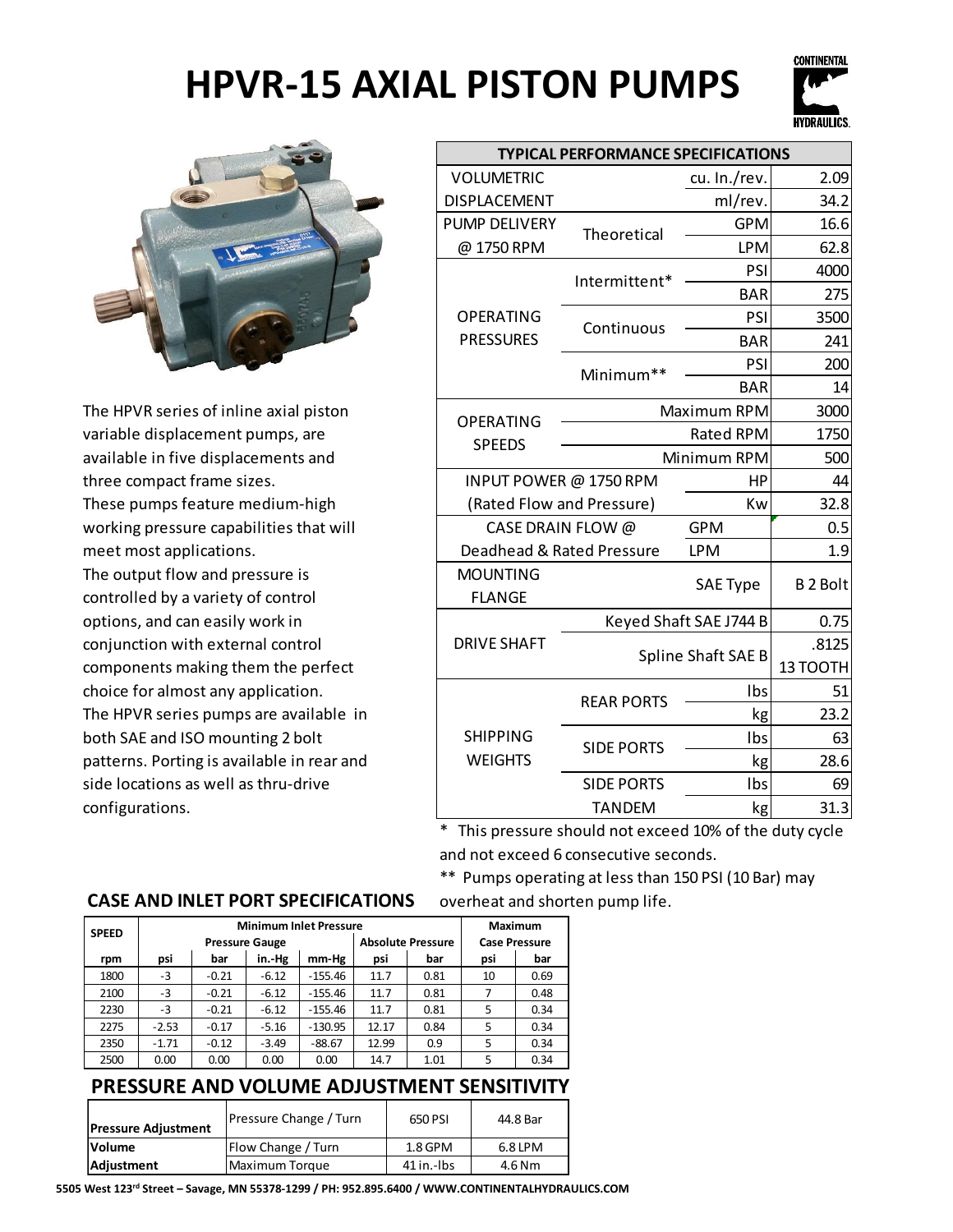## CONTINENTAL **HPVR-15 AXIAL PISTON PUMPS**

The data below is typical performance at 1750 rpm.

#### lpm gpm  $56.7 + 15$  $45.4 - 12$  $34.0 + 9$  $22.7 - 6$  $11.3 - 3$  $0<sub>0</sub>$ psi<sup>0</sup> 1000 1500 2000 2500 3000 3500 500 bar 0 35  $68$  $172$ 207  $241$ 103 138

**FLOW VS PRESSURE** 

## **INPUT POWER @ FULL FLOW**



### **INPUT POWER @ZERO FLOW**



### **NOISE LEVEL**

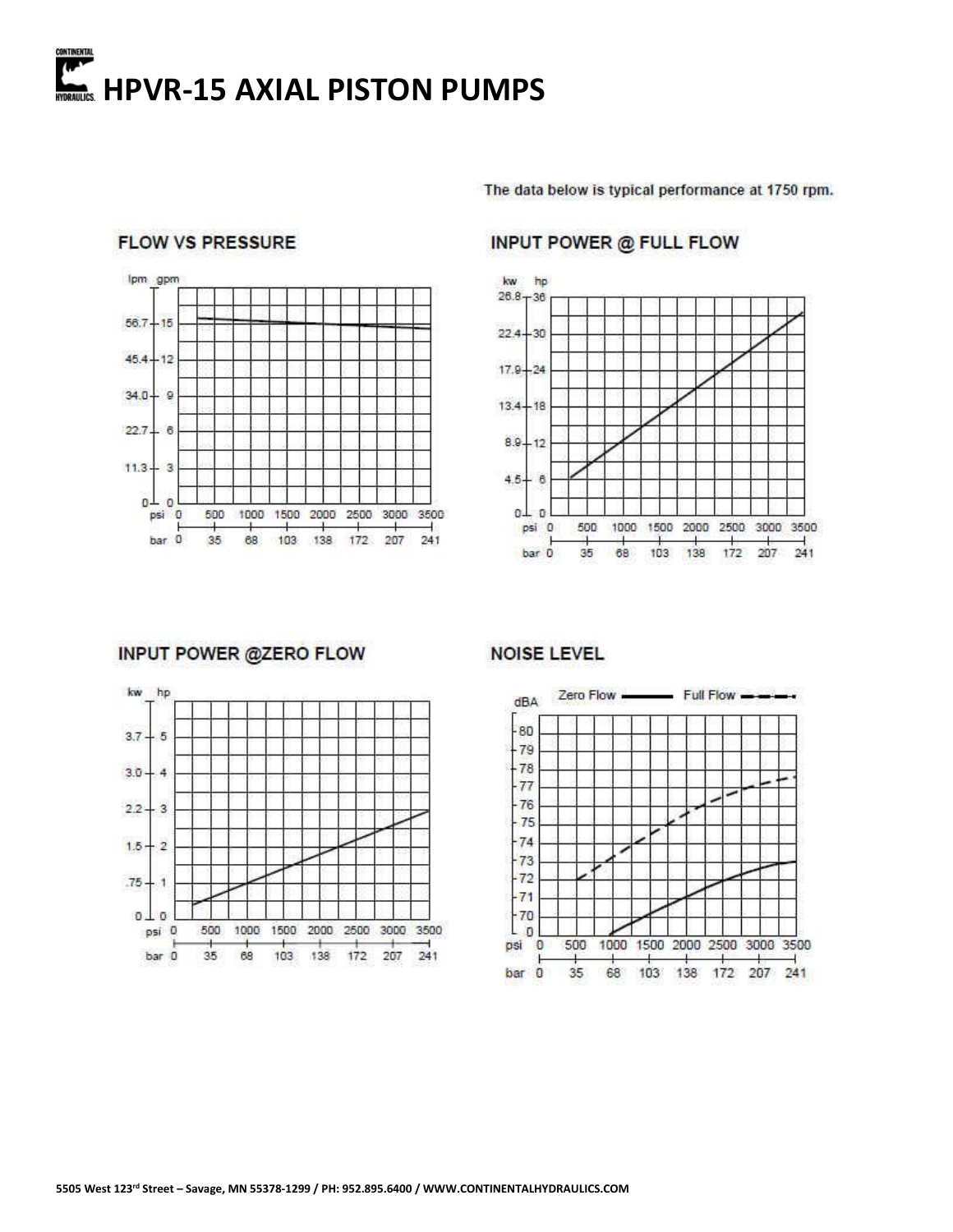

#### **Rear Port Dimension Data**





| <b>Dimensional Reference Data</b>      | Inch (mm)    |  |
|----------------------------------------|--------------|--|
| А                                      | 8.31 (211.1) |  |
| в                                      | 4.02 (102.1) |  |
|                                        | 6.74 (171.2) |  |
| D (STD Pressure Compensator)           | 4.45 (113)   |  |
| D (Code 7 Remote & Code 19 Load Sense) | 5.73 (145.5) |  |
| D (Code 26 Torque Limit)               | 8.84 (224.5) |  |
| F                                      | 7.73 (196.3) |  |
| Е                                      | 9.62(244.3)  |  |





| <b>Dimensional Reference Data</b>                             | Inch (mm)      |  |  |
|---------------------------------------------------------------|----------------|--|--|
| G                                                             | 2.06(52.39)    |  |  |
| н                                                             | 4.125 (104.78) |  |  |
| I Code 1R - Rear SAE Porting                                  | <b>SAE-20</b>  |  |  |
| I Code 2R-Rear BSPP Porting                                   | 1-1/4 BSPP     |  |  |
| I Code 4R- Rear 4 Bolt Flange (Metric Threads)                | $1$ SF         |  |  |
| I Code 5R- Rear 4 Bolt Flange (UNC Threads)                   | 1 SF           |  |  |
| J Code 1R - Rear SAE Porting                                  | <b>SAE-20</b>  |  |  |
| J Code 2R- Rear BSPP Porting                                  | 1-1/4 BSPP     |  |  |
| J Code 4R- Rear 4 Bolt Flange (Metric Threads)                | $1 - 1/4$ SF   |  |  |
| J Code 5R- Rear 4 Bolt Flange (UNC Threads)                   | $1 - 1/4$ SF   |  |  |
| Note: REAR Port Flange are code 61, Both Pressure and Suction |                |  |  |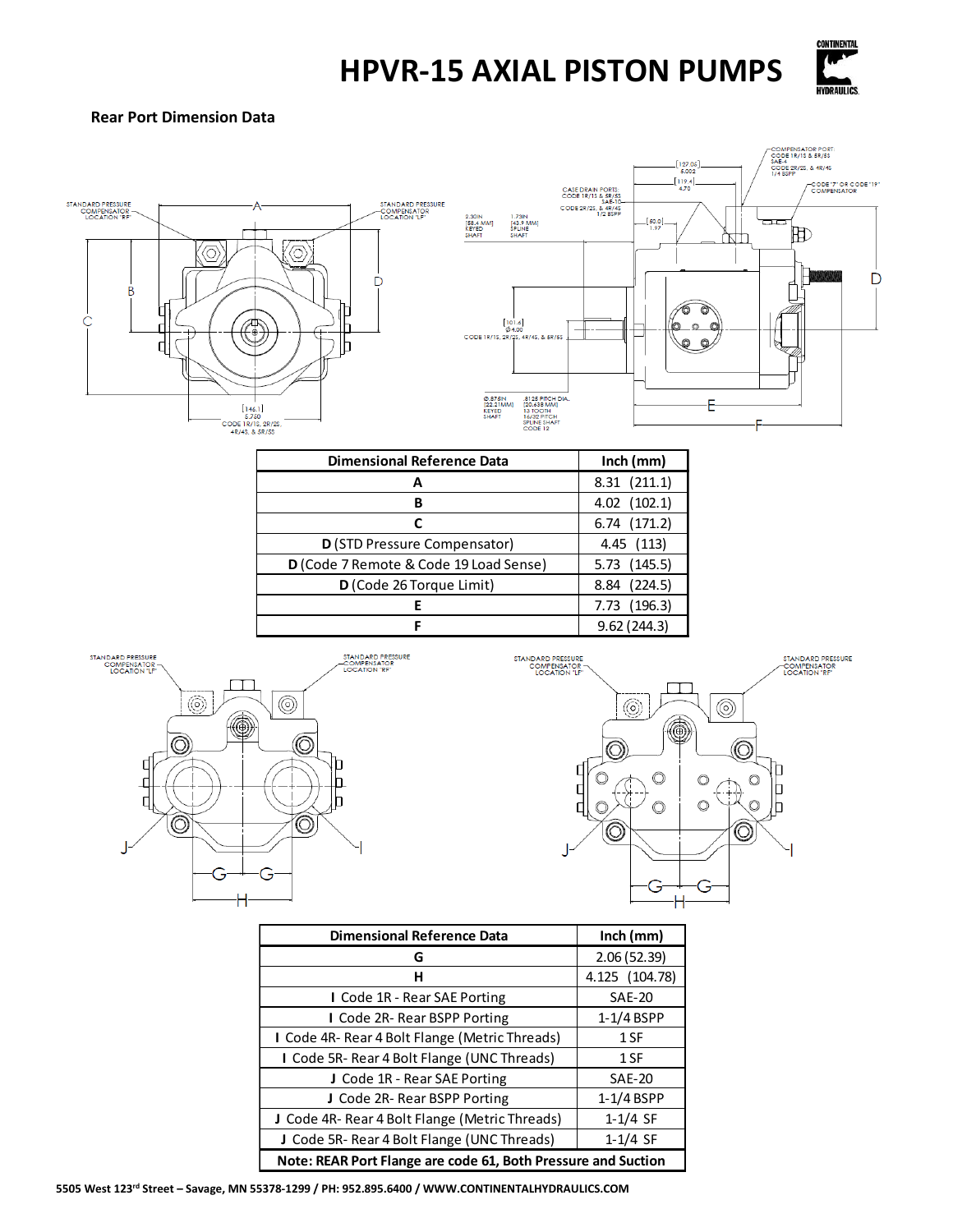

#### **Side Port Dimension Data**



| <b>Dimensional Reference Data</b>                                | $lnch$ (mm)     |  |  |
|------------------------------------------------------------------|-----------------|--|--|
| А                                                                | (215.9)<br>8.5  |  |  |
| в                                                                | 4.02 (102.1)    |  |  |
| C                                                                | 6.74 (171.2)    |  |  |
| D (STD Pressure Compensator)                                     | 4.45 (113)      |  |  |
| D (Code 7 Remote & Code 19 Load Sense)                           | 5.73 (145.5)    |  |  |
| D (Code 26 Torque Limit)                                         | (224.5)<br>8.84 |  |  |
| E                                                                | (187.7)<br>7.39 |  |  |
| F                                                                | $9.62$ (244.3)  |  |  |
| I Code 1S - Side SAE Porting                                     | <b>SAE-20</b>   |  |  |
| I Code 4S-Side 4 Bolt Flange (Metric Threads)                    | 1 SF            |  |  |
| <b>I</b> Code 5S-Side 4 Bolt Flange (UNC Threads)                | 1 SF            |  |  |
| J Code 1S - Side SAE Porting                                     | <b>SAE-20</b>   |  |  |
| J Code 4S-Side 4 Bolt Flange (Metric Threads)                    | 2 SF            |  |  |
| J Code 5S-Side 4 Bolt Flange (UNC Threads)                       | 2 SF            |  |  |
| Note: Suction Flange are code 61 and Pressure Flange are code 62 |                 |  |  |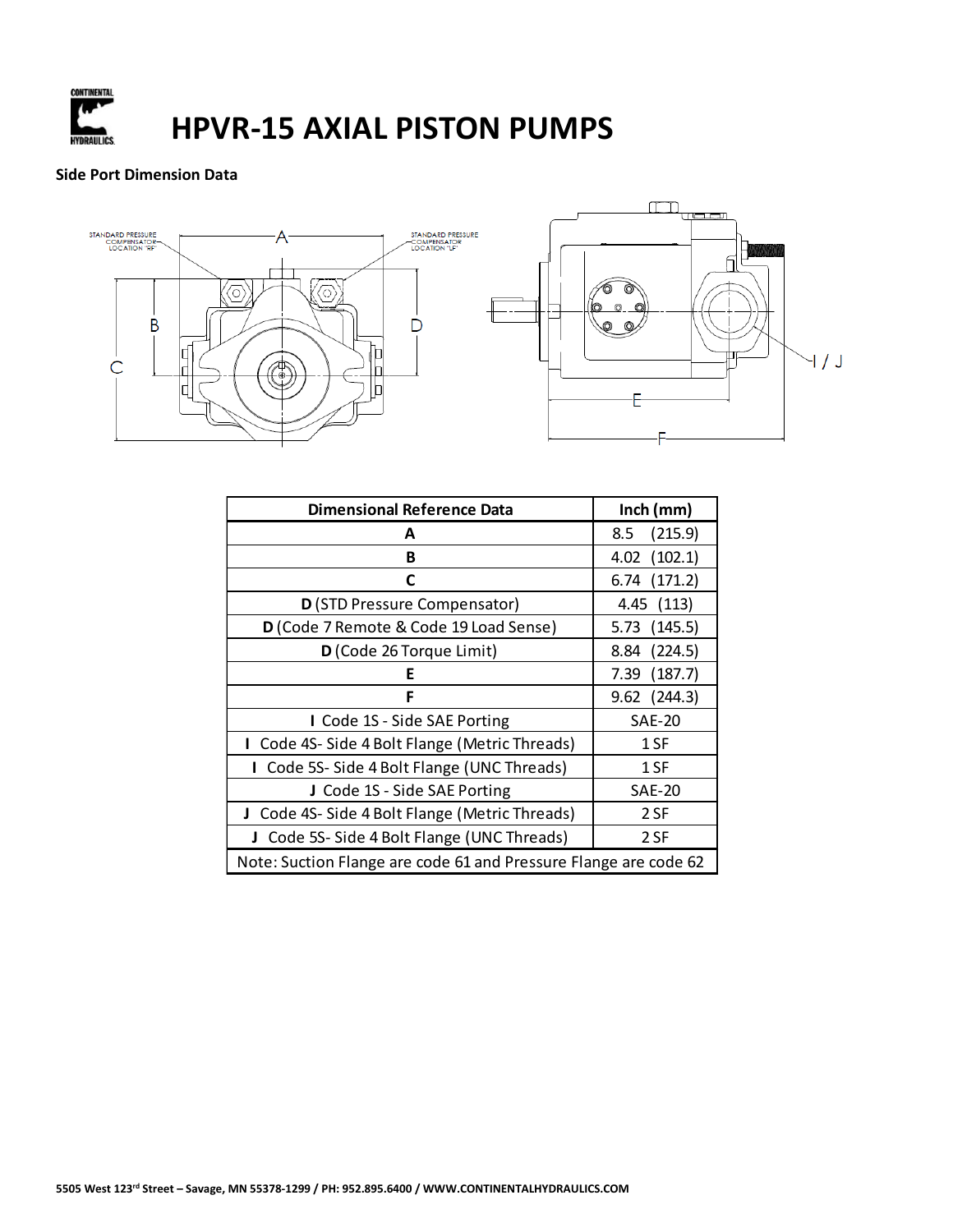





| <b>CODE</b>                                                                                                    | <b>MOUNTING PAD</b> | <b>DIMENSIONS</b><br>Inches (mm) |                 | <b>Thread</b>    | 30° Involute<br><b>Internal Spline</b> | Maximum H.P.<br>Ratting*               | <b>Maximum</b><br><b>Torque Rating*</b> |          |
|----------------------------------------------------------------------------------------------------------------|---------------------|----------------------------------|-----------------|------------------|----------------------------------------|----------------------------------------|-----------------------------------------|----------|
|                                                                                                                | A                   | B                                | C               | D                | E                                      | F                                      | (at 1750 RPM)                           | (in-Ibs) |
| 21                                                                                                             | SAE "A"             | 3.25<br>(82.6)                   | 4.19<br>(106.4) | 11.27<br>(86.26) | $3/8 - 16$<br><b>UNC</b>               | 9 Tooth<br>16/32 Pitch<br>0.5625 Dia.  | 8.5                                     | 306      |
| 22                                                                                                             | SAE "B"             | 4.00<br>(101.6)                  | 5.75<br>(146.1) | 11.43<br>(290.3) | $1/2 - 13$<br><b>UNC</b>               | 13 Tooth<br>16/32 Pitch<br>0.8125 Dia. | 28.1                                    | 1012     |
| 31                                                                                                             | SAE "A"             | 3.25<br>(82.6)                   | 4.19<br>(106.4) | 11.27<br>(86.26) | $3/8 - 16$<br><b>UNC</b>               | 13 Tooth<br>16/32 Pitch<br>0.8125 Dia. | 28.1                                    | 1012     |
| <b>21D</b>                                                                                                     | SAE "A"             | 3.25<br>(82.6)                   | 4.19<br>(106.4) | 11.27<br>(86.26) | M10                                    | 9 Tooth<br>16/32 Pitch<br>0.5625 Dia.  | 8.5                                     | 306      |
| <b>22D</b>                                                                                                     | SAE "B"             | 4.00<br>(101.6)                  | 5.75<br>(146.1) | 11.43<br>(290.3) | M12                                    | 13 Tooth<br>16/32 Pitch<br>0.8125 Dia. | 28.1                                    | 1012     |
| 31D                                                                                                            | SAE "A"             | 3.25<br>(82.6)                   | 4.19<br>(106.4) | 11.27<br>(86.26) | M10                                    | 13 Tooth<br>16/32 Pitch<br>0.8125 Dia. | 28.1                                    | 1012     |
| * This is the maximum horsepower or torque that can be transmitted through the shaft coupling to the rear pump |                     |                                  |                 |                  |                                        |                                        |                                         |          |